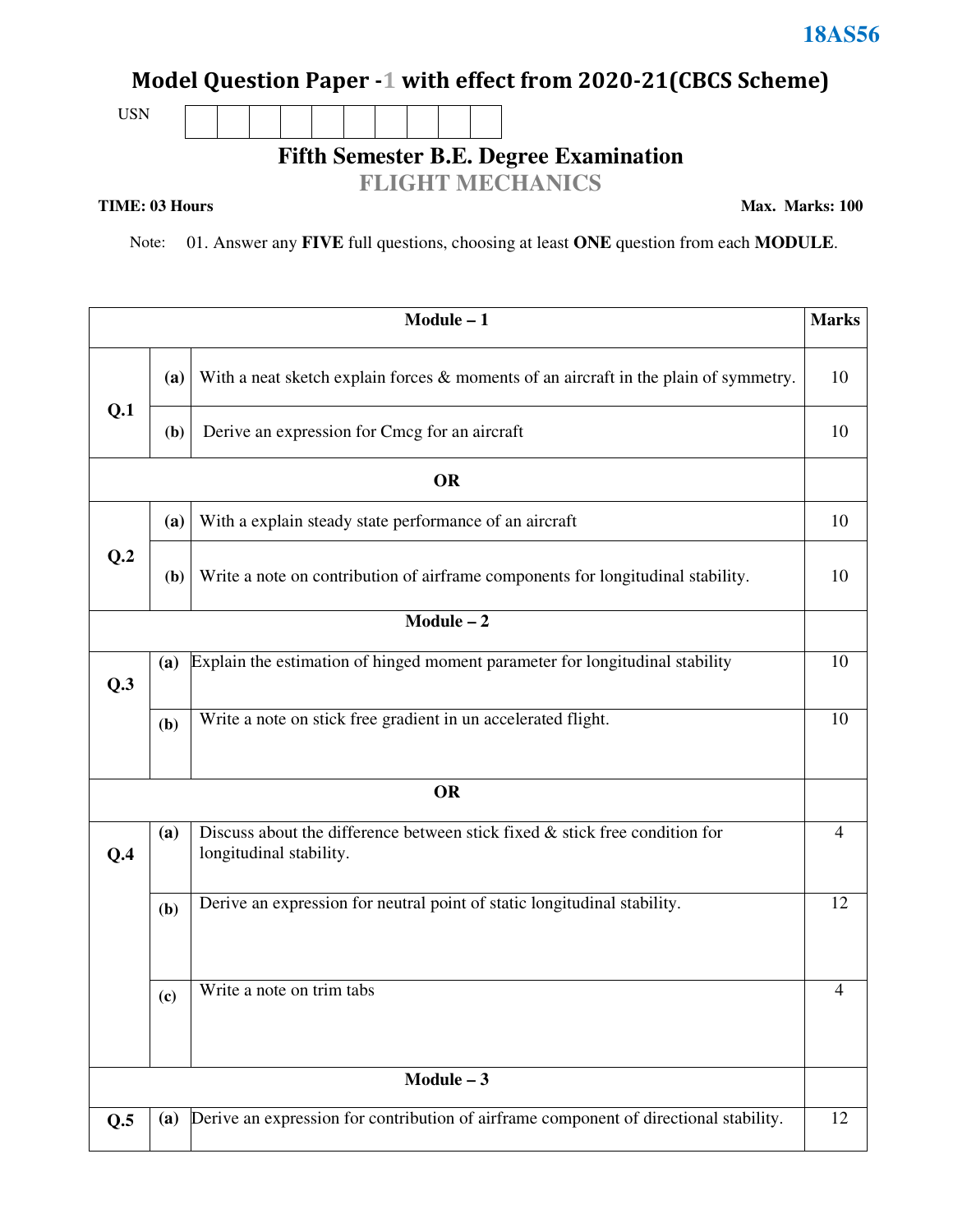# **18AS56**

|      | (b)          | Obtain the minimum control speed in the event of an engine failure for the following                                                                       | 8  |
|------|--------------|------------------------------------------------------------------------------------------------------------------------------------------------------------|----|
|      |              | airplane. S=65m <sup>2</sup> , Sv=6.5 m <sup>2</sup> , Lv=10.5M, BHP=880KW, Propeller efficiency=75%,                                                      |    |
|      |              | Yp=4.5M, $(dC_{Lv}/d\delta v) = 0.02/deg$ , $(\delta r)$ max=25%.                                                                                          |    |
|      |              | <b>OR</b>                                                                                                                                                  |    |
|      | (a)          | Derive an expression for estimation of Dihedral effect for lateral stability                                                                               | 10 |
| Q.6  | ( <b>b</b> ) | Explain the estimation of lateral control power of an aircraft.                                                                                            | 10 |
|      |              | Module - 4                                                                                                                                                 |    |
|      | (a)          | Discussed about gravitational and thrust velocity equation of a flight.                                                                                    | 10 |
| Q.7  | (b)          | Why deflecting the aileron produce a yawing moment, explain with a neat sketch.                                                                            | 10 |
|      |              | <b>OR</b>                                                                                                                                                  |    |
|      | (a)          | Explain small perturbation theory $\&$ its equation of motion.                                                                                             | 10 |
|      |              |                                                                                                                                                            |    |
| Q.8  |              |                                                                                                                                                            |    |
|      | (b)          | Explain the following                                                                                                                                      | 5  |
|      |              | i) Pitching velocity                                                                                                                                       | 5  |
|      |              | ii) Time rate of change of an angle of attack.                                                                                                             |    |
|      |              | $Module - 5$                                                                                                                                               |    |
|      | (a)          | Explain Phegoid $\&$ short period of motion for dynamic longitudinal stability                                                                             | 10 |
|      |              |                                                                                                                                                            |    |
| Q.9  | ( <b>b</b> ) | Examine the two potential cases where the Routh method breaks down as follows,<br>(a) $\lambda^5 + \lambda^4 + 3\lambda^3 + 3\lambda^2 + 4\lambda + 6 = 0$ | 10 |
|      |              | (b) $\lambda^6$ +3 $\lambda^5$ +6 $\lambda^4$ +12 $\lambda^3$ +11 $\lambda^2$ +9 $\lambda$ +6=0.                                                           |    |
|      |              |                                                                                                                                                            |    |
|      |              | <b>OR</b>                                                                                                                                                  |    |
|      | (a)          | Determine whether the characteristic equation given below have stable or unstable.                                                                         | 10 |
|      |              | $(a)2\lambda^3 + 6\lambda^2 + 8\lambda + 8 = 0$                                                                                                            |    |
| Q.10 |              | $(b)2\lambda^3+16\lambda^2+4\lambda+12=0$<br>$(c)A\lambda^4+B\lambda^3+C\lambda^2+D\lambda+E=0.$                                                           |    |
|      | (b)          | With a neat sketch explain the Dutch roll and spiral mode of an aircraft.                                                                                  | 10 |
|      |              |                                                                                                                                                            |    |
|      |              |                                                                                                                                                            |    |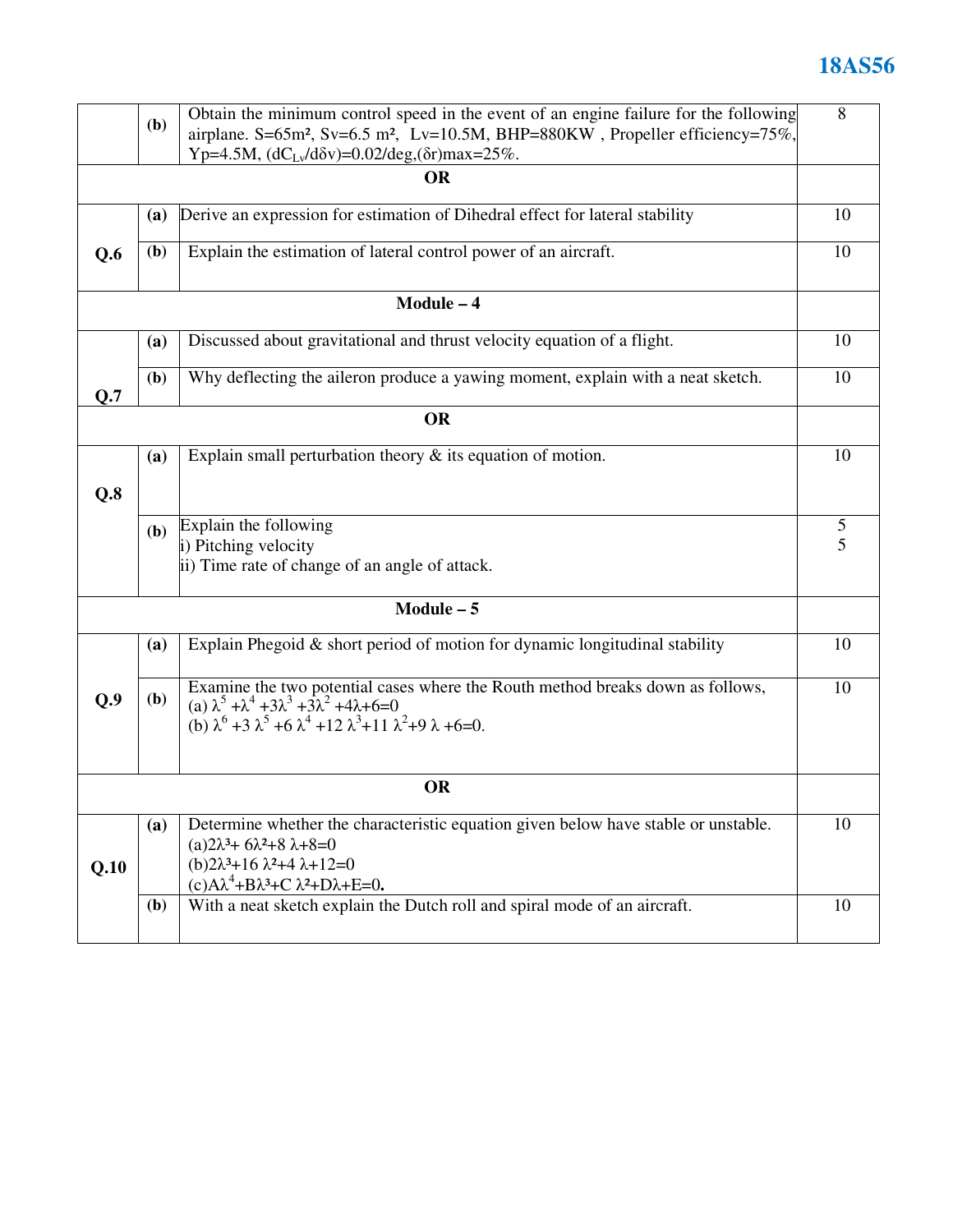| Table showing the Bloom's Taxonomy Level, Course Outcome and Programme<br>Outcome |     |                                           |               |                               |                             |
|-----------------------------------------------------------------------------------|-----|-------------------------------------------|---------------|-------------------------------|-----------------------------|
| Question                                                                          |     | <b>Bloom's Taxonomy Level</b><br>attached |               | Course<br><b>Outcome</b>      | <b>Programme Outcome</b>    |
| Q.1                                                                               | (a) | L2                                        |               | CO <sub>1</sub>               | PO1, PO3, PO12              |
|                                                                                   | (b) | L2                                        |               | CO <sub>1</sub>               | PO1, PO3, PO12              |
| Q.2                                                                               | (a) | L2                                        |               | CO <sub>1</sub>               | PO1, PO3, PO12              |
|                                                                                   | (b) | L2                                        |               | CO1                           | PO1, PO3, PO12              |
| $Q.\overline{3}$                                                                  | (a) | L2                                        |               | CO <sub>2</sub>               | PO1, PO3, PO12              |
|                                                                                   | (b) | L2                                        |               | CO <sub>2</sub>               | PO1, PO3, PO12              |
| Q.4                                                                               | (a) | L2                                        |               | CO <sub>2</sub>               | PO1, PO3, PO12              |
|                                                                                   | (b) | L2                                        |               | CO <sub>2</sub>               | PO1, PO3, PO12              |
|                                                                                   | (c) | L2                                        |               | CO <sub>2</sub>               | PO1, PO3, PO12              |
| Q.5                                                                               | (a) | L2                                        |               |                               | PO1, PO3, PO12              |
|                                                                                   | (b) | L3                                        |               | CO <sub>2</sub>               | PO1, PO2,                   |
| Q.6                                                                               | (a) | L2                                        |               | CO <sub>2</sub>               | PO1, PO3, PO12              |
|                                                                                   | (b) | L2                                        |               | CO <sub>2</sub>               | PO1, PO3, PO12              |
| Q.7                                                                               | (a) | L2                                        |               | CO <sub>3</sub>               | PO1, PO3, PO12              |
|                                                                                   | (b) | L2                                        |               | CO <sub>3</sub>               | PO1, PO3, PO12              |
| Q.8                                                                               | (a) | L2                                        |               | CO <sub>3</sub>               | PO1, PO3, PO12              |
|                                                                                   | (b) | L2                                        |               | CO <sub>3</sub>               | PO1, PO3, PO12              |
| Q.9                                                                               | (a) | L2                                        |               | CO <sub>3</sub>               | PO1, PO3, PO12              |
|                                                                                   | (b) | L3                                        |               | CO <sub>3</sub>               | PO1, PO2,                   |
| Q.10                                                                              | (a) | L <sub>3</sub>                            |               | CO <sub>3</sub>               | PO1, PO2,                   |
|                                                                                   | (b) | L2                                        |               | CO <sub>3</sub>               | PO1, PO3, PO12              |
| Bloom's                                                                           |     | Remembering(                              | Understanding | Lower order thinking skills   | Applying (Application):     |
| <b>Taxonomy</b><br>Levels                                                         |     | knowledge): $L_1$                         |               | Comprehension): $L_2$         | $L_3$                       |
|                                                                                   |     | <b>Higher order thinking skills</b>       |               |                               |                             |
|                                                                                   |     | Analyzing (Analysis): $L_4$               |               | Valuating (Evaluation): $L_5$ | Creating (Synthesis): $L_6$ |

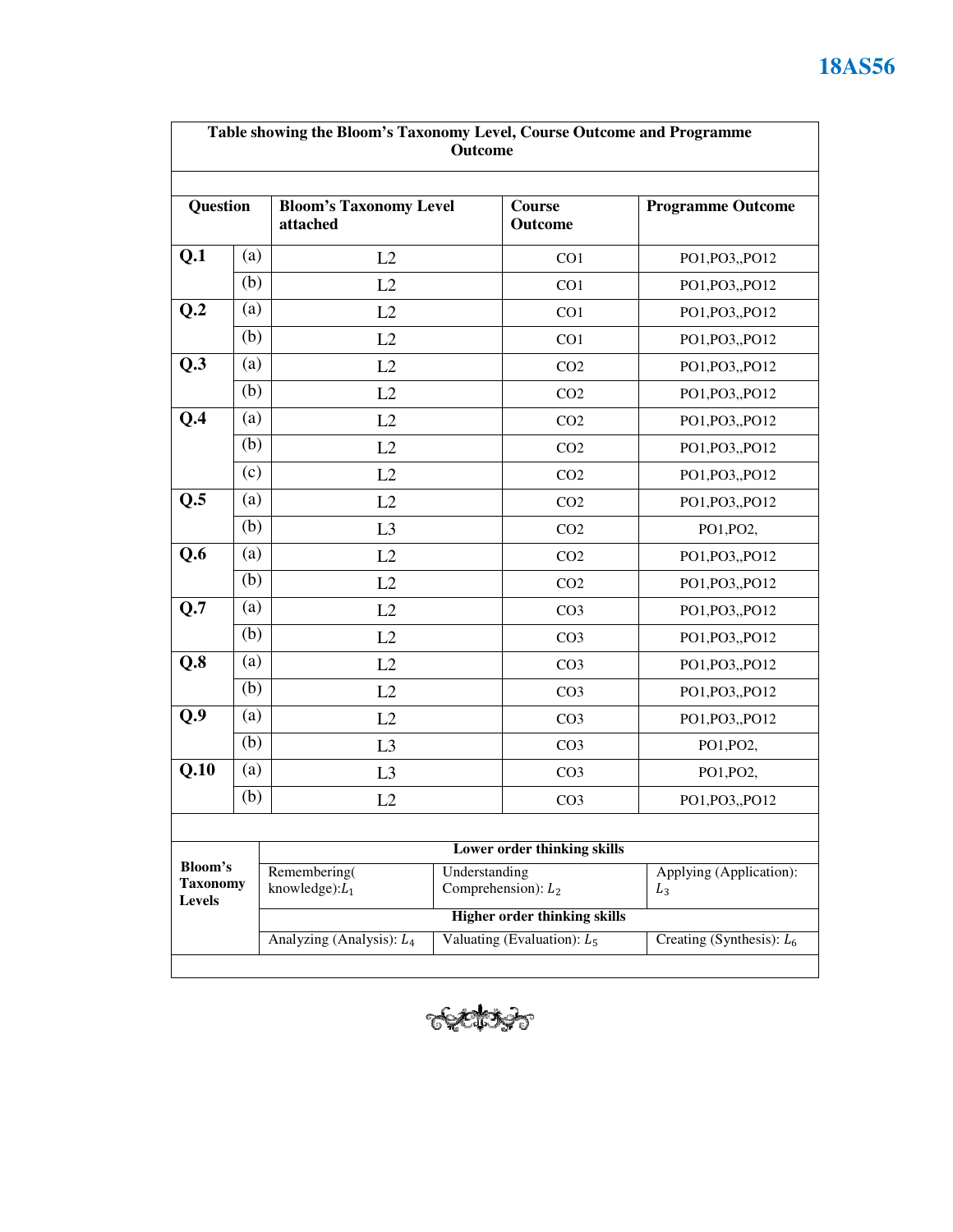## **Model Question Paper -2 with effect from 2020-21(CBCS Scheme)**

USN

**Fifth Semester B.E. Degree Examination** 

#### **FLIGHT MECHANICS**

**TIME: 03 Hours** 

**Max. Marks: 100**

Note: 01. Answer any **FIVE** full questions, choosing at least **ONE** question from each **MODULE**.

|     |     | $Module - 1$                                                                                                | <b>Marks</b> |
|-----|-----|-------------------------------------------------------------------------------------------------------------|--------------|
|     | (a) | With a relevant graph, explain atmosphere and International standard atmosphere of an<br>aircraft.          | 10           |
| Q.1 | (b) | Derive an expression for (dcm/dcl) for various parts of an aircraft.                                        | 10           |
|     |     | <b>OR</b>                                                                                                   |              |
| Q.2 |     | Explain power effect on static longitudinal stability of an aircraft.                                       | 20           |
|     |     | $Module - 2$                                                                                                |              |
| Q.3 | (a) | Discussed about hinged parameter for longitudinal stability for stick-free condition.                       | 10           |
|     | (b) | Explain about restriction of aft C.G                                                                        | 5            |
|     | (c) | Write a note on trim tabs                                                                                   | 5            |
|     |     | <b>OR</b>                                                                                                   |              |
| Q.4 | (a) | Briefly explain about floating characteristics and aerodynamic balance of static<br>longitudinal stability. | 10           |
|     | (b) | Derive an expression for neutral point of static longitudinal stability.                                    | 10           |
|     |     | $Module - 3$                                                                                                |              |
| Q.5 | (a) | Derive an expression for stick-free directional stability of a flight.                                      | 10           |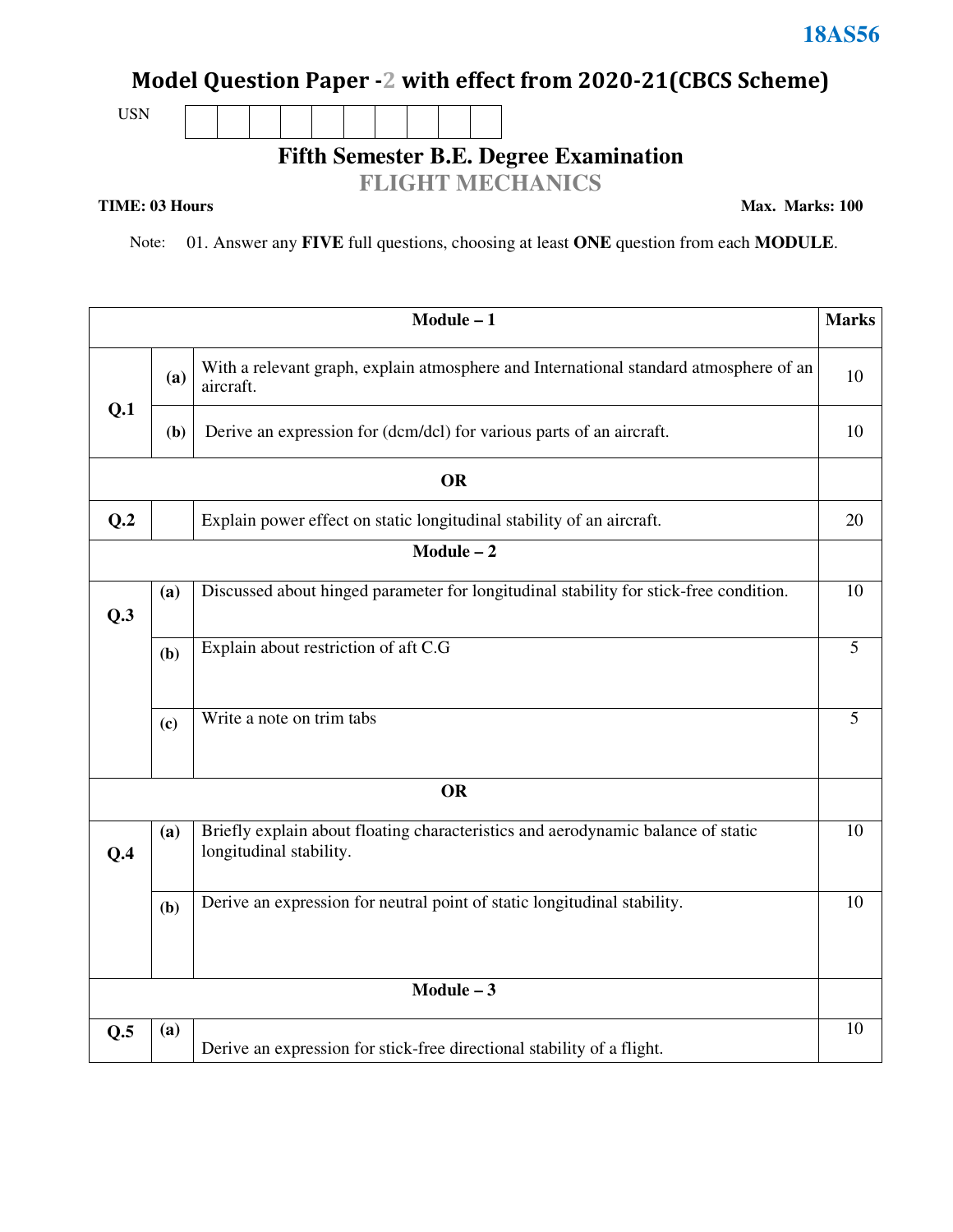# **18AS56**

|      | (b)          | Discussed about rudder effect and dorsal fin.                                                                                                                                                                                                                      | 10                       |
|------|--------------|--------------------------------------------------------------------------------------------------------------------------------------------------------------------------------------------------------------------------------------------------------------------|--------------------------|
|      |              | <b>OR</b>                                                                                                                                                                                                                                                          |                          |
| Q.6  | (a)          | Explain the following<br>i)swept wing<br>ii)flaps<br>iii) one engine inoperative condition                                                                                                                                                                         | $\overline{4}$<br>4<br>4 |
|      | (b)          | Obtain the minimum control speed in the event of an engine failure for the following<br>airplane. S=65m <sup>2</sup> , Sv=6.5 m <sup>2</sup> , Lv=10.5M, BHP=880KW, Propeller efficiency=75%,<br>Yp=4.5M, $(dC_{Lv}/d\delta v) = 0.02/deg$ , $(\delta r)$ max=25%. | 8                        |
|      |              | Module - 4                                                                                                                                                                                                                                                         |                          |
| Q.7  | (a)          | Derive an expression of rigid body equations of motion                                                                                                                                                                                                             | 20                       |
|      |              | <b>OR</b>                                                                                                                                                                                                                                                          |                          |
| Q.8  | (a)          | Explain small perturbation theory $\&$ its equation of motion.                                                                                                                                                                                                     | 10                       |
|      | (b)          | Explain the following<br>i)Rolling rate<br>ii) Yawing rate                                                                                                                                                                                                         | 5<br>5                   |
|      |              | $Module - 5$                                                                                                                                                                                                                                                       |                          |
|      | (a)          | Explain the derivative for roll-yaw coupling.                                                                                                                                                                                                                      | 10                       |
| Q.9  | ( <b>b</b> ) | Examine the two potential cases where the Routh method breaks down as follows,<br>(a) $\lambda^5 + \lambda^4 + 3\lambda^3 + 3\lambda^2 + 8\lambda + 6 = 0$<br>(b) $\lambda^6 + 5\lambda^5 + 6\lambda^4 + 12\lambda^3 + 11\lambda^2 + 9\lambda + 6 = 0$ .           | 10                       |
|      |              | <b>OR</b>                                                                                                                                                                                                                                                          |                          |
|      | (a)          | Discussed about auto rotation and spin of an aircraft.                                                                                                                                                                                                             | 10                       |
| Q.10 | (b)          | Determine whether the characteristic equation given below have stable or unstable.<br>$(a)\lambda^3 + 6\lambda^2 + 12\lambda + 8 = 0$<br>$(b)2\lambda^3 + 4\lambda^2 + 4\lambda + 12 = 0$<br>$(c)A\lambda^4+B\lambda^3+C\lambda^2+D\lambda+E=0.$                   | 10                       |